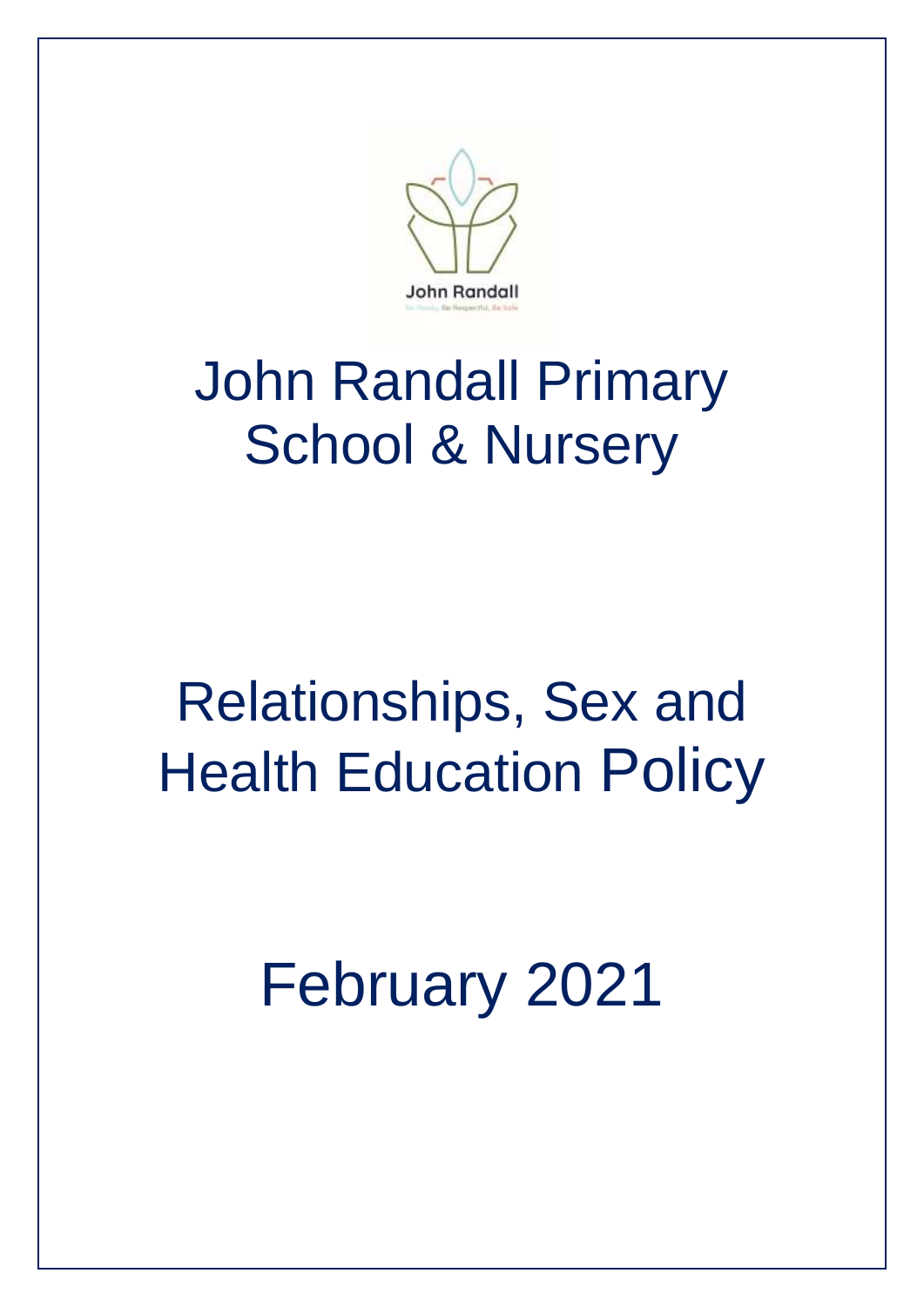#### **The Purpose of this policy-**

- Clarify the legal requirement and responsibilities of the school.
- Clarify the school's approach to relationships and sex education (RSHE) for the 21st Century for all staff, pupils, governors, parents/carers, external agencies and the wider community.
- Give guidance on developing and implementing and monitoring the RSHE education programme.
- Provide a basis for evaluating the effectiveness of the school RSHE programme.
- Reinforce the role of the schools in contributing to local and national strategies.

#### **Aims**

The aims of relationships and sex education (RSE) at our school are to:

- Provide a framework in which sensitive discussions can take place.
- Understand the value of family life, the implications of parenthood and the need for the proper care of all young things.
- Prepare pupils for puberty and give them an understanding of sexual development and the importance of health and hygiene.
- Help pupils develop feelings of self-respect, confidence and empathy.
- Create a positive culture around issues of sexuality and relationships.
- Teach pupils the correct vocabulary to describe themselves and their bodies.
- Raise and promote positive self-esteem.
- Help pupils develop their skills and confidence in making decisions, communication, assertiveness, selfexpression, respect for self and others.
- Help pupils communicate and understand their feelings and emotions.
- Provide pupils with skills necessary to keep themselves happy and safe.
- Challenge media stereotypes, oppression and prejudice and promote equal opportunities.
- Explain the meaning of words in a sensible and factual way, using correct names for body parts and functions.
- Develop the confidence to seek help, support and advice.

### **Statutory Requirements**

We are not required to provide sex education but we do need to teach the elements of sex education contained in the science curriculum. As a school we have made the decision to provide sex education in an appropriate way to meet the needs and cognitive ability of our pupils. At John Randall Primary School & Nursery we teach RSE as set out in this policy.

### **Policy Development**

This policy has been developed in consultation with staff and governors. The consultation and policy development process involved the following steps:

- 1. **Review**  RSHE task group comprising of teaching staff, PSHE, Science, Computing, R.E. P.E. Leads, School Governors and parents of students from School pulled together all relevant information including relevant national and local guidance.
- 2. **Staff consultation** all school staff were given the opportunity to look at the policy and make recommendations.
- 3. **Approval** once amendments were made, the policy was shared with governors and ratified

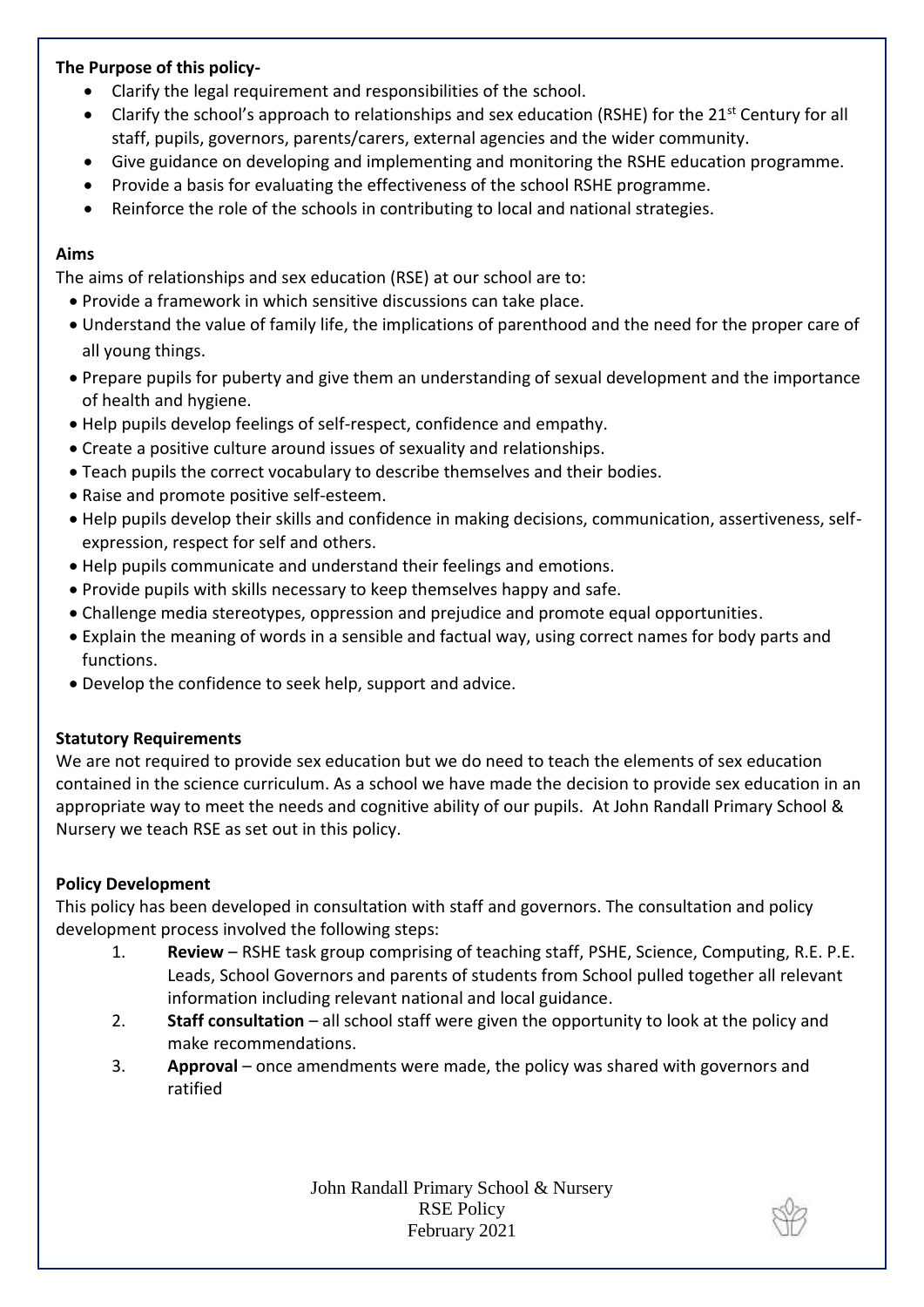#### **Definition**

RSE is about the emotional, social and cultural development of pupils, and involves learning about relationships, sexual health, sexuality, healthy lifestyles, diversity and personal identity, as pupils' progress from the primary to secondary phase of school.

RSE involves a combination of sharing information, and exploring issues and values, which our pupils understand through accessible education.

RSE is **not** about the promotion of sexual activity.

#### **Curriculum**

Our curriculum is set out as per Appendix 2 but we may need to adapt it as and when necessary. It is underpinned by the statutory expectations as set out by the DfE in *Appendix 1*.

We have developed the curriculum in consultation with parent governor and staff, considering parent's thoughts bearing in mind the age, needs and feelings of pupils.

If pupils ask questions outside the scope of this policy, teachers will respond in an appropriate manner, so they are fully informed and don't seek answers online.

For more information about our curriculum, see our curriculum map in *Appendix 2.*

#### **Delivery of the curriculum**

RSE is taught within the personal, social and health (PSHE) education curriculum. Biological aspects of RSE are taught within the science curriculum, and other aspects are included in religious education (RE).

Relationships education focuses on teaching the fundamental building blocks and characteristics of positive relationships including:

- Families and people who care for me
- Caring friendships
- Respectful relationships
- Online relationships
- Being safe

Our Jigsaw programme supports all these aspects.

For more information about our RSE curriculum, *see Appendix 2*

**Relationship to other policies:** This policy has links to School policies on Safeguarding, Child Protection, Health and Safety, Confidentiality, PSHE, Healthy Schools, School Visits, Manual Handling and personal care, Anti-bullying Policy, Equality Policy, Science, P.E. Computing. R.E. D&T.

#### **The Governing body**

The governing body will approve the RSE policy, and hold the headteacher to account for its implementation.

#### **The Headteacher**

The headteacher is responsible for ensuring that RSE is taught consistently across the school, and for managing requests to withdraw pupils from non-statutory/non-science components of RSE.

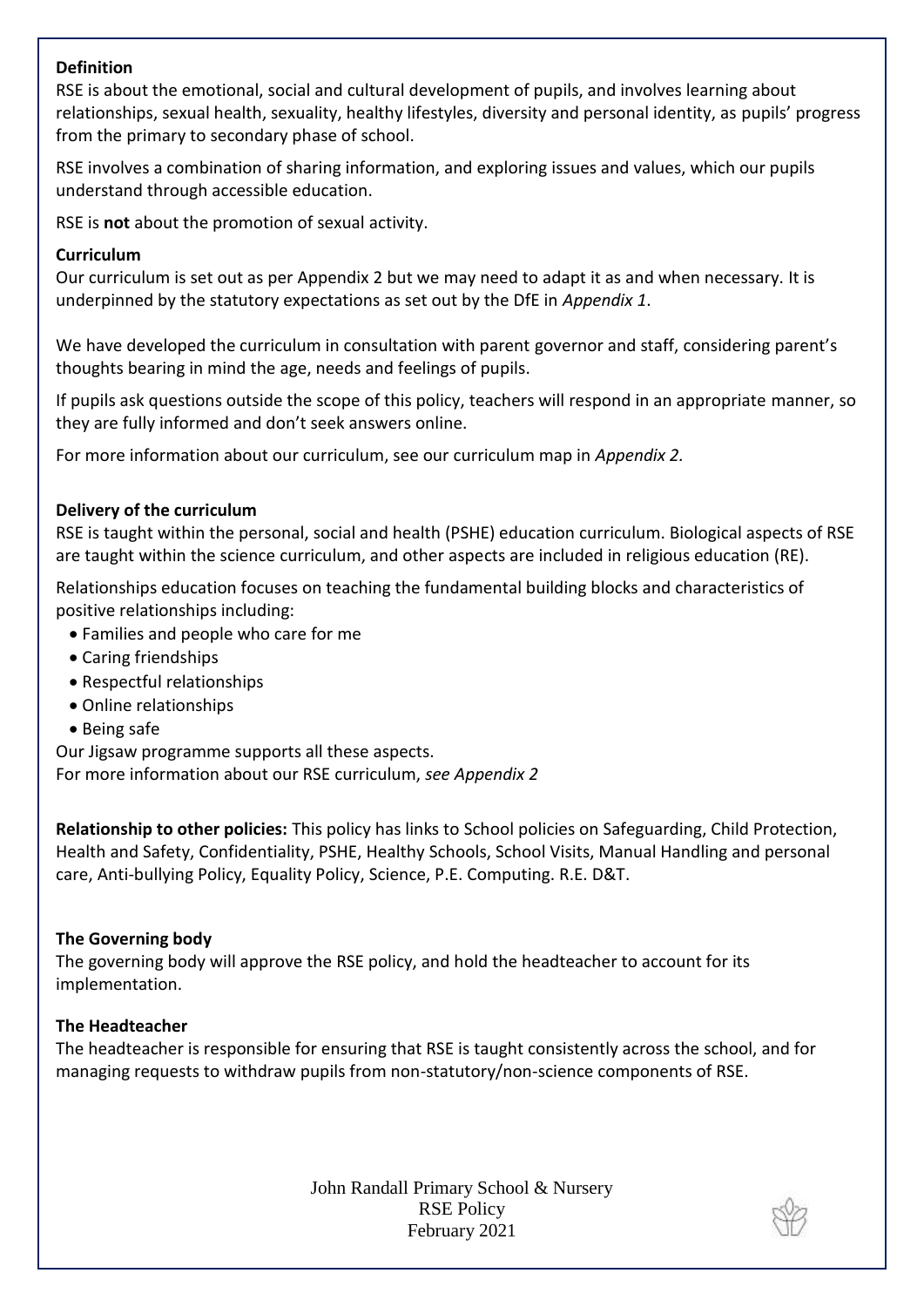## **Staff**

Staff are responsible for:

- Teaching aspects that mainstream pupils will acquire through their development, such as understanding the term 'private'
- Delivering RSE in a sensitive way, ensuring that all pupils and students understand the terminology
- Revisiting learning
- Adapting learning to meet the learning needs of the pupils and students
- Using appropriate vocabulary
- Modelling positive attitudes to RSE
- Monitoring progress
- Responding appropriately to pupils whose parents wish them to be withdrawn from the nonstatutory/non-science components of RSE

Staff do not have the right to opt out of teaching RSE. Staff who have concerns about teaching RSE are encouraged to discuss this with the headteacher.

### **Pupils and students**

Pupils are expected to engage fully in RSE and, when discussing issues related to RSE, treat others with respect and sensitivity.

## **Parents' right to withdraw**

For primary aged pupils parents do not have the right to withdraw their children from relationships education.

Parents have the right to withdraw their children from the non-statutory/non-science components of sex education within RSE.

Requests for withdrawal should be put in writing using the form found in Appendix 3 of this policy and addressed to the headteacher.

A copy of withdrawal requests will be placed in the pupil's educational record. The headteacher will discuss the request with parents and take appropriate action.

Alternative work will be given to pupils who are withdrawn from sex education.

In all cases the Headteacher/PSHE/RSE Lead will meet with parents to understand their decision to withdraw and highlight the benefits of receiving this education with their peers. In this way pupils and students will receive accurate information.

*See Appendix 3 for the right to withdraw form*

### **Professional Development and Training**

Staff are trained on the delivery of RSE as part of their induction and it is included in our continuing professional development calendar.

The headteacher will also invite visitors from outside the school, such as school nurses or sexual health professionals, to provide support and training to staff teaching RSE.

Staff have accessed the DfE training materials linked to all aspects of RE-RSE-HE.

### **Monitoring Arrangements**

The delivery of RSE is monitored by The PSHE subject lead through:

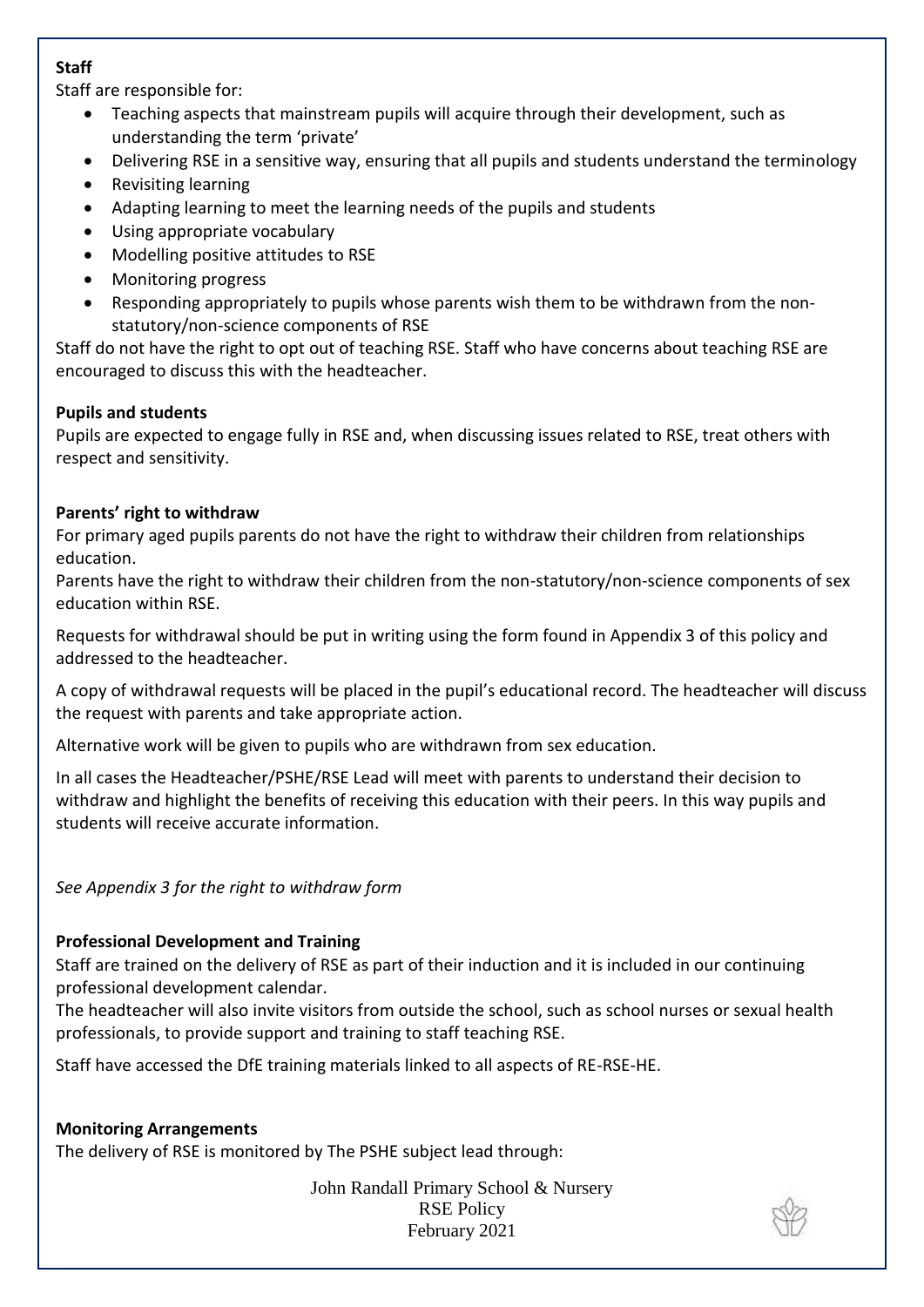- Planned scrutinies
- **•** learning walks
- book looks.
- Talking to pupils/students

Pupils' development in RSE is monitored by class teachers as part of our internal assessment systems.

This policy will be reviewed by the PSHE/RSE Lead on an annual basis. At every review, the policy will be approved by the PHSE lead, governing board and head teacher.

### **Local and national guidelines**

This policy has been written in consultation with the following guidance.

- Sex and Relationship Education Guidance July 2020
- QCA PSHE Curriculum Framework for Schools 2000
- National Curriculum 2000 Statutory Science
- National Healthy Schools Standards 2006
- Ofsted (2002) *Sex and Relationships*. Office for Standards in Education, London.
- Social Exclusion Unit (1999) *Teenage Pregnancy Strategy.* Social Exclusion Unit, London.
- Education Act (1996)
- Learning and Skills Act (2000)
- Education and Inspections Act (2006)
- Children and Social Work Act (2017)
- Keeping Children Safe in Education (statutory guidance)
- Respectful School Communities: Self Review and Signposting Tool (a tool to support a whole school approach that promotes respect and discipline)
- Behaviour and Discipline in Schools (advice for schools, including advice for appropriate behaviour between pupils)
- Equality Act 2010 and schools
- SEND code of practice: 0 to 25 years (statutory guidance)
- Sexual violence and sexual harassment between children in schools (advice for schools)
- The Equality and Human Rights Commission Advice and Guidance (provides advice on avoiding discrimination in a variety of educational contexts)
- Promoting Fundamental British Values as part of SMSC in schools (guidance for maintained schools on promoting basic important British values as part of pupils' spiritual, moral, social and cultural (SMSC)

This policy applies to all staff, pupils, parents/carers, governors and outside agencies working within the school.

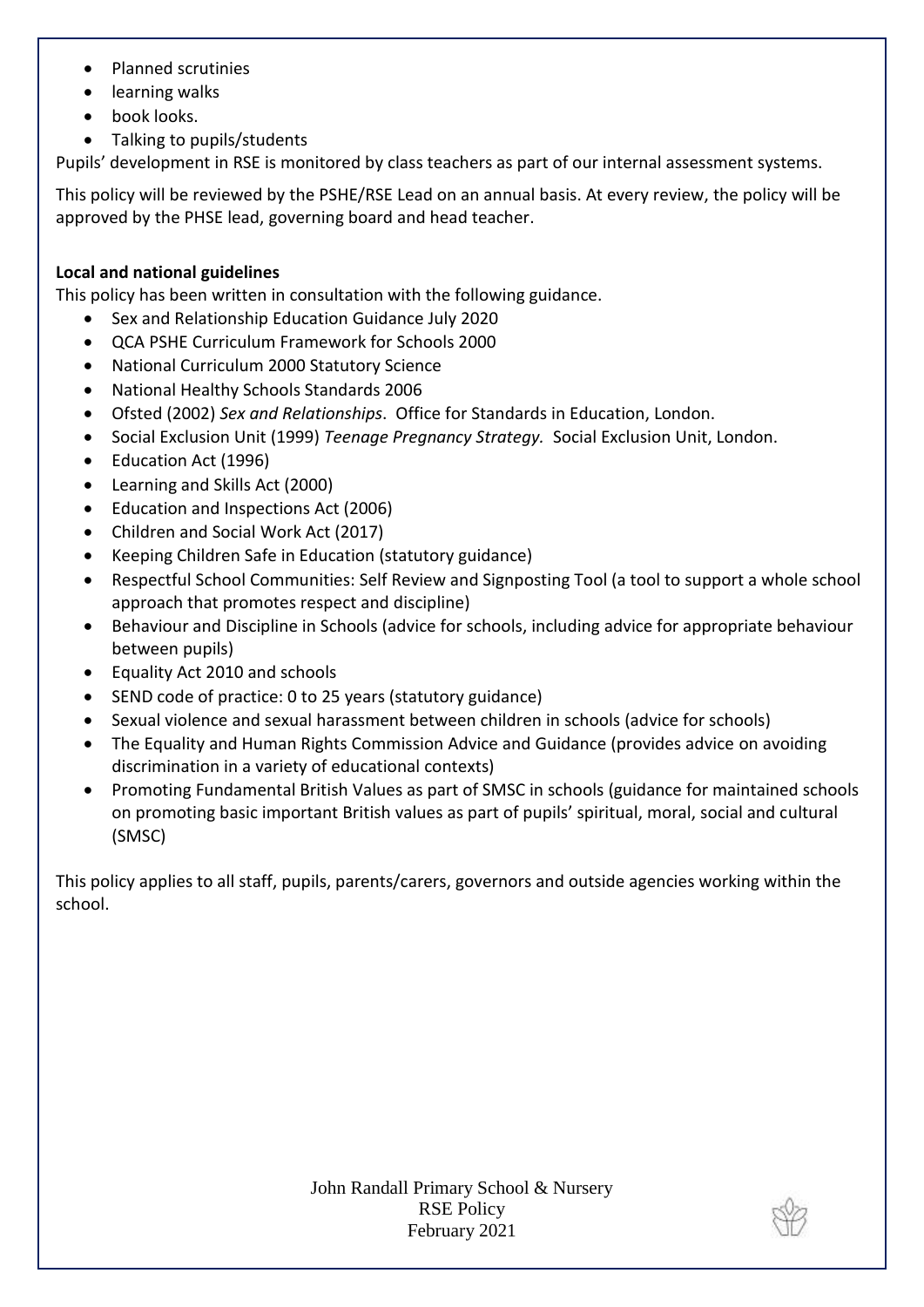# **Appendix 1**

# By the end of primary school pupils should know:

| <b>TOPIC</b>                                       | PUPILS SHOULD KNOW                                                                                                                                                                                                                                                                                                                                                                                                                                                                                                                                                                                                                                                                                                                                                                                                                                                                                                                                                                                                                                                       |
|----------------------------------------------------|--------------------------------------------------------------------------------------------------------------------------------------------------------------------------------------------------------------------------------------------------------------------------------------------------------------------------------------------------------------------------------------------------------------------------------------------------------------------------------------------------------------------------------------------------------------------------------------------------------------------------------------------------------------------------------------------------------------------------------------------------------------------------------------------------------------------------------------------------------------------------------------------------------------------------------------------------------------------------------------------------------------------------------------------------------------------------|
| <b>Families and</b><br>people who care<br>about me | That families are important for children growing up because they can give love, security and stability<br>The characteristics of healthy family life, commitment to each other, including in times of difficulty,<br>protection and care for children and other family members, the importance of spending time together and<br>sharing each other's lives<br>That others' families, either in school or in the wider world, sometimes look different from their family, but<br>that they should respect those differences and know that other children's families are also characterised by<br>love and care<br>That stable, caring relationships, which may be of different types, are at the heart of happy families, and<br>are important for children's security as they grow up<br>That marriage represents a formal and legally recognised commitment of two people to each other which is<br>intended to be lifelong<br>How to recognise if family relationships are making them feel unhappy or unsafe, and how to seek help or<br>advice from others if needed |
| Caring<br>friendships                              | How important friendships are in making us feel happy and secure, and how people choose and make<br>friends<br>The characteristics of friendships, including mutual respect, truthfulness, trustworthiness, loyalty, kindness,<br>generosity, trust, sharing interests and experiences and support with problems and difficulties<br>That healthy friendships are positive and welcoming towards others, and do not make others feel lonely or<br>excluded<br>That most friendships have ups and downs, and that these can often be worked through so that the<br>friendship is repaired or even strengthened, and that resorting to violence is never right<br>How to recognise who to trust and who not to trust, how to judge when a friendship is making them feel<br>unhappy or uncomfortable, managing conflict, how to manage these situations and how to seek help or<br>advice from others, if needed                                                                                                                                                           |
| Respectful<br>relationships                        | The importance of respecting others, even when they are very different from them (for example, physically,<br>in character, personality or backgrounds), or make different choices or have different preferences or beliefs<br>Practical steps they can take in a range of different contexts to improve or support respectful relationships<br>The conventions of courtesy and manners<br>The importance of self-respect and how this links to their own happiness<br>That in school and in wider society they can expect to be treated with respect by others, and that in turn<br>they should show due respect to others, including those in positions of authority<br>About different types of bullying (including cyberbullying), the impact of bullying, responsibilities of<br>bystanders (primarily reporting bullying to an adult) and how to get help<br>What a stereotype is, and how stereotypes can be unfair, negative or destructive<br>The importance of permission-seeking and giving in relationships with friends, peers and adults                   |
| Online<br>relationships                            | That people sometimes behave differently online, including by pretending to be someone they are not<br>That the same principles apply to online relationships as to face-to face relationships, including the<br>importance of respect for others online including when we are anonymous<br>The rules and principles for keeping safe online, how to recognise risks, harmful content and contact, and<br>how to report them<br>How to critically consider their online friendships and sources of information including awareness of the<br>risks associated with people they have never met<br>How information and data is shared and used online                                                                                                                                                                                                                                                                                                                                                                                                                      |
|                                                    | John Randall Primary School & Nursery<br><b>RSE Policy</b><br>February 2021                                                                                                                                                                                                                                                                                                                                                                                                                                                                                                                                                                                                                                                                                                                                                                                                                                                                                                                                                                                              |

February 2021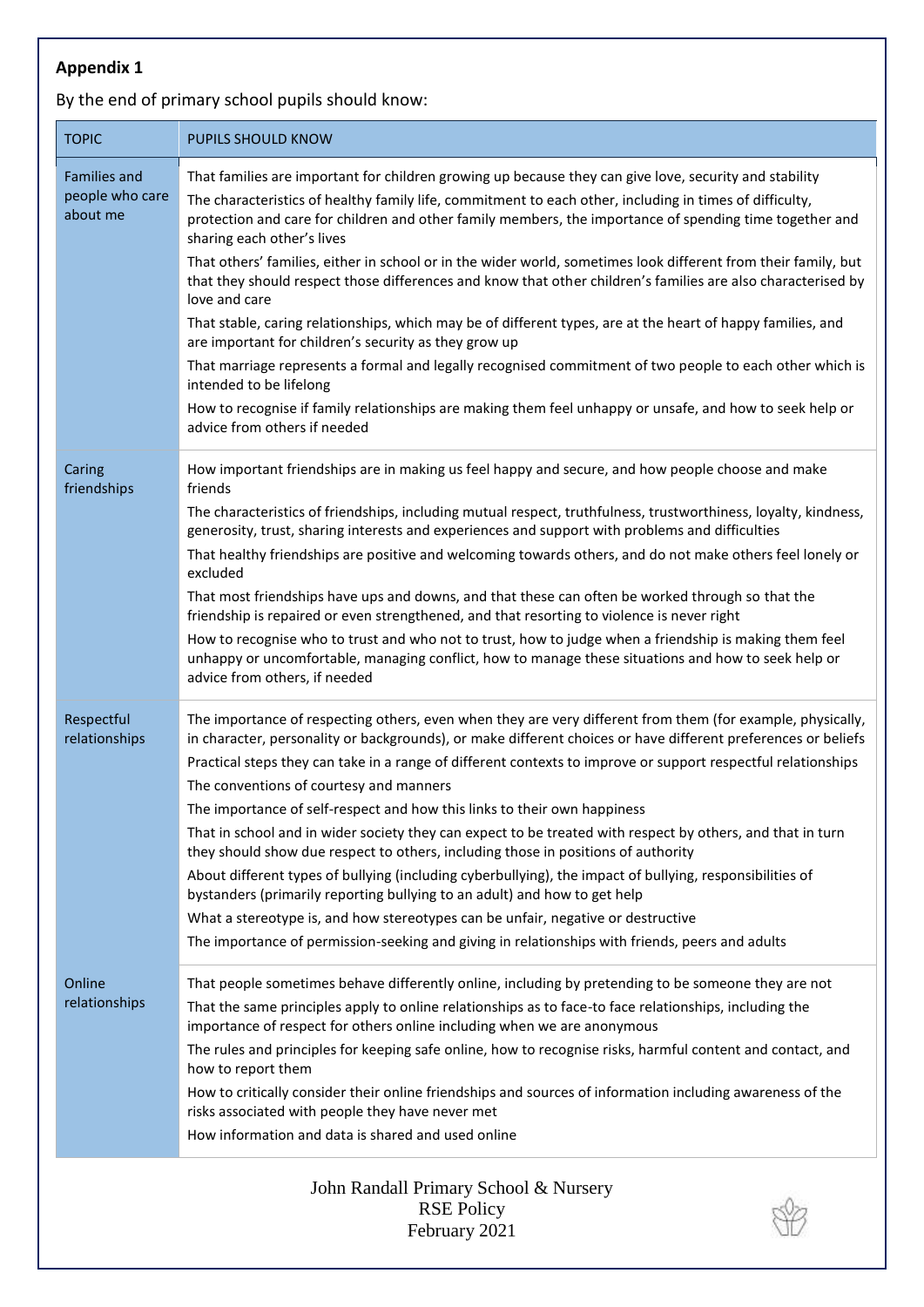| <b>TOPIC</b> | <b>PUPILS SHOULD KNOW</b>                                                                                                                                                   |
|--------------|-----------------------------------------------------------------------------------------------------------------------------------------------------------------------------|
| Being safe   | What sorts of boundaries are appropriate in friendships with peers and others (including in a digital<br>context)                                                           |
|              | About the concept of privacy and the implications of it for both children and adults; including that it is not<br>always right to keep secrets if they relate to being safe |
|              | That each person's body belongs to them, and the differences between appropriate and inappropriate or<br>unsafe physical, and other, contact                                |
|              | How to respond safely and appropriately to adults they may encounter (in all contexts, including online)<br>whom they do not know                                           |
|              | How to recognise and report feelings of being unsafe or feeling bad about any adult                                                                                         |
|              | How to ask for advice or help for themselves or others, and to keep trying until they are heard                                                                             |
|              | How to report concerns or abuse, and the vocabulary and confidence needed to do so                                                                                          |
|              | Where to get advice e.g. family, school and/or other sources                                                                                                                |

By the end of secondary school pupils should know:

| <b>TOPIC</b>                              | PUPILS SHOULD KNOW                                                                                                                                                                                                                                                                                                           |  |  |  |  |
|-------------------------------------------|------------------------------------------------------------------------------------------------------------------------------------------------------------------------------------------------------------------------------------------------------------------------------------------------------------------------------|--|--|--|--|
| <b>Families</b>                           | That there are different types of committed, stable relationships                                                                                                                                                                                                                                                            |  |  |  |  |
|                                           | How these relationships might contribute to human happiness and their importance for bringing up<br>children                                                                                                                                                                                                                 |  |  |  |  |
|                                           | What marriage is, including their legal status e.g. that marriage carries legal rights and protections not<br>available to couples who are cohabiting or who have married, for example, in an unregistered religious<br>ceremony                                                                                             |  |  |  |  |
|                                           | Why marriage is an important relationship choice for many couples and why it must be freely entered into                                                                                                                                                                                                                     |  |  |  |  |
|                                           | The characteristics and legal status of other types of long-term relationships                                                                                                                                                                                                                                               |  |  |  |  |
|                                           | The roles and responsibilities of parents with respect to raising of children, including the characteristics of<br>successful parenting                                                                                                                                                                                      |  |  |  |  |
|                                           | How to: determine whether other children, adults or sources of information are trustworthy: judge when a<br>family, friend, intimate or other relationship is unsafe (and to recognise this in others' relationships); and,<br>how to seek help or advice, including reporting concerns about others, if needed              |  |  |  |  |
| Respectful<br>relationships,<br>including | The characteristics of positive and healthy friendships (in all contexts, including online) including: trust,<br>respect, honesty, kindness, generosity, boundaries, privacy, consent and the management of conflict,<br>reconciliation and ending relationships. This includes different (non-sexual) types of relationship |  |  |  |  |
| friendships                               | Practical steps they can take in a range of different contexts to improve or support respectful relationships                                                                                                                                                                                                                |  |  |  |  |
|                                           | How stereotypes, in particular stereotypes based on sex, gender, race, religion, sexual orientation or<br>disability, can cause damage (e.g. how they might normalise non-consensual behaviour or encourage<br>prejudice)                                                                                                    |  |  |  |  |
|                                           | That in school and in wider society they can expect to be treated with respect by others, and that in turn<br>they should show due respect to others, including people in positions of authority and due tolerance of<br>other people's beliefs                                                                              |  |  |  |  |
|                                           | About different types of bullying (including cyberbullying), the impact of bullying, responsibilities of<br>bystanders to report bullying and how and where to get help                                                                                                                                                      |  |  |  |  |
|                                           | That some types of behaviour within relationships are criminal, including violent behaviour and coercive<br>control                                                                                                                                                                                                          |  |  |  |  |
|                                           | What constitutes sexual harassment and sexual violence and why these are always unacceptable                                                                                                                                                                                                                                 |  |  |  |  |
|                                           | The legal rights and responsibilities regarding equality (particularly with reference to the protected<br>characteristics as defined in the Equality Act 2010) and that everyone is unique and equal                                                                                                                         |  |  |  |  |
|                                           |                                                                                                                                                                                                                                                                                                                              |  |  |  |  |

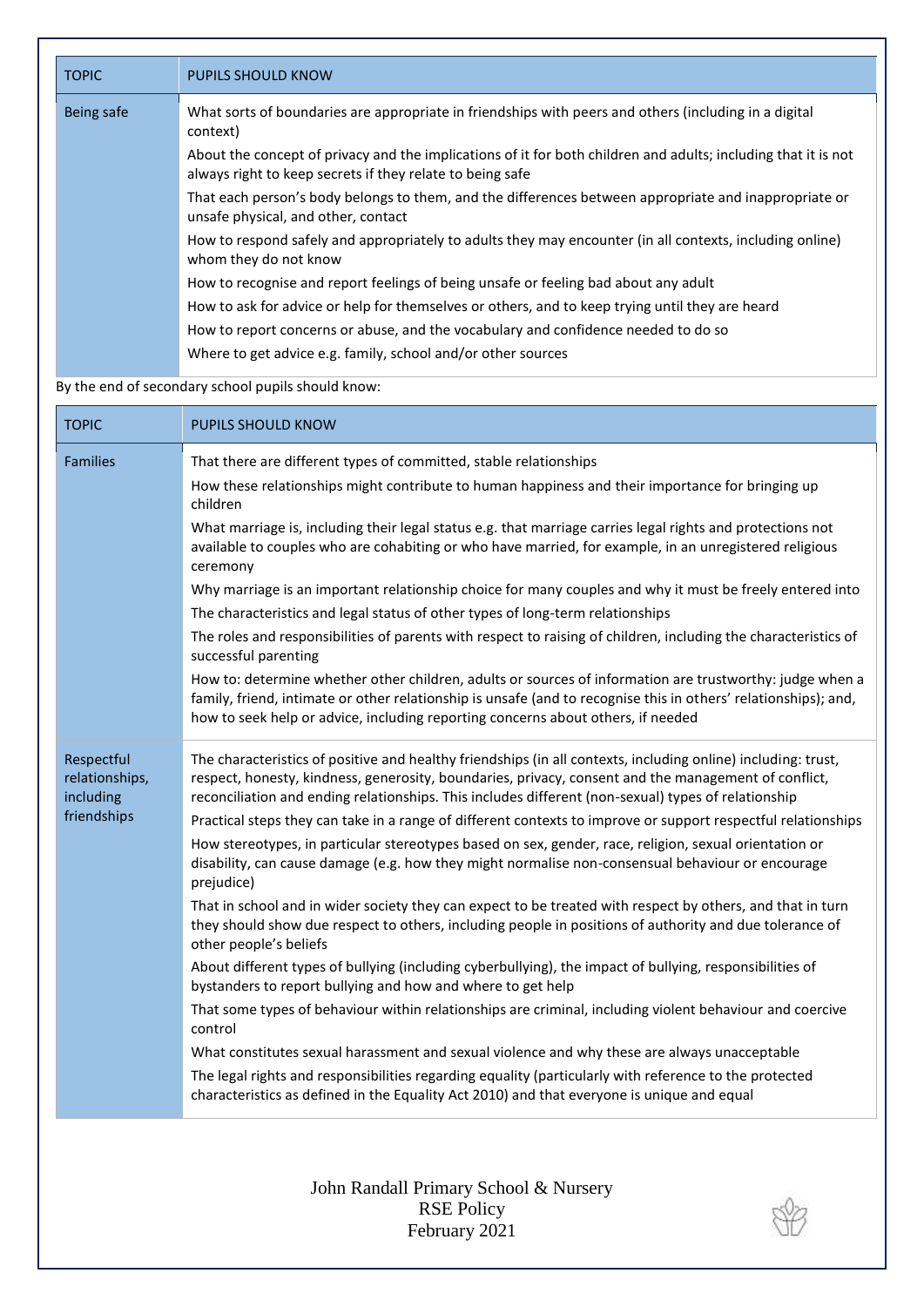| <b>TOPIC</b>                                                           | PUPILS SHOULD KNOW                                                                                                                                                                                                                                                                                                                                                                                                                                                                                                                                                                                                                                                                                                                                                                                                                                                                                                                                                                                                                                                                                                                                                                                                                                                                                                                                                                                                                                                                                                                                                                                                                                                                                                                                          |
|------------------------------------------------------------------------|-------------------------------------------------------------------------------------------------------------------------------------------------------------------------------------------------------------------------------------------------------------------------------------------------------------------------------------------------------------------------------------------------------------------------------------------------------------------------------------------------------------------------------------------------------------------------------------------------------------------------------------------------------------------------------------------------------------------------------------------------------------------------------------------------------------------------------------------------------------------------------------------------------------------------------------------------------------------------------------------------------------------------------------------------------------------------------------------------------------------------------------------------------------------------------------------------------------------------------------------------------------------------------------------------------------------------------------------------------------------------------------------------------------------------------------------------------------------------------------------------------------------------------------------------------------------------------------------------------------------------------------------------------------------------------------------------------------------------------------------------------------|
| Online and<br>media                                                    | Their rights, responsibilities and opportunities online, including that the same expectations of behaviour<br>apply in all contexts, including online<br>About online risks, including that any material someone provides to another has the potential to be shared<br>online and the difficulty of removing potentially compromising material placed online<br>Not to provide material to others that they would not want shared further and not to share personal<br>material which is sent to them<br>What to do and where to get support to report material or manage issues online<br>The impact of viewing harmful content<br>That specifically sexually explicit material e.g. pornography presents a distorted picture of sexual<br>behaviours, can damage the way people see themselves in relation to others and negatively affect how<br>they behave towards sexual partners<br>That sharing and viewing indecent images of children (including those created by children) is a criminal<br>offence which carries severe penalties including jail<br>How information and data is generated, collected, shared and used online                                                                                                                                                                                                                                                                                                                                                                                                                                                                                                                                                                                                                    |
| Being safe                                                             | The concepts of, and laws relating to, sexual consent, sexual exploitation, abuse, grooming, coercion,<br>harassment, rape, domestic abuse, forced marriage, honour-based violence and FGM, and how these can<br>affect current and future relationships<br>How people can actively communicate and recognise consent from others, including sexual consent, and<br>how and when consent can be withdrawn (in all contexts, including online)                                                                                                                                                                                                                                                                                                                                                                                                                                                                                                                                                                                                                                                                                                                                                                                                                                                                                                                                                                                                                                                                                                                                                                                                                                                                                                               |
| Intimate and<br>sexual<br>relationships,<br>including sexual<br>health | How to recognise the characteristics and positive aspects of healthy one-to-one intimate relationships,<br>which include mutual respect, consent, loyalty, trust, shared interests and outlook, sex and friendship<br>That all aspects of health can be affected by choices they make in sex and relationships, positively or<br>negatively, e.g. physical, emotional, mental, sexual and reproductive health and wellbeing<br>The facts about reproductive health, including fertility and the potential impact of lifestyle on fertility for<br>men and women<br>That there are a range of strategies for identifying and managing sexual pressure, including understanding<br>peer pressure, resisting pressure and not pressurising others<br>That they have a choice to delay sex or to enjoy intimacy without sex<br>The facts about the full range of contraceptive choices, efficacy and options available<br>The facts around pregnancy including miscarriage<br>That there are choices in relation to pregnancy (with medically and legally accurate, impartial information<br>on all options, including keeping the baby, adoption, abortion and where to get further help)<br>How the different sexually transmitted infections (STIs), including HIV/AIDs, are transmitted, how risk can<br>be reduced through safer sex (including through condom use) and the importance of and facts about<br>testing<br>About the prevalence of some STIs, the impact they can have on those who contract them and key facts<br>about treatment<br>How the use of alcohol and drugs can lead to risky sexual behaviour<br>How to get further advice, including how and where to access confidential sexual and reproductive health<br>advice and treatment |

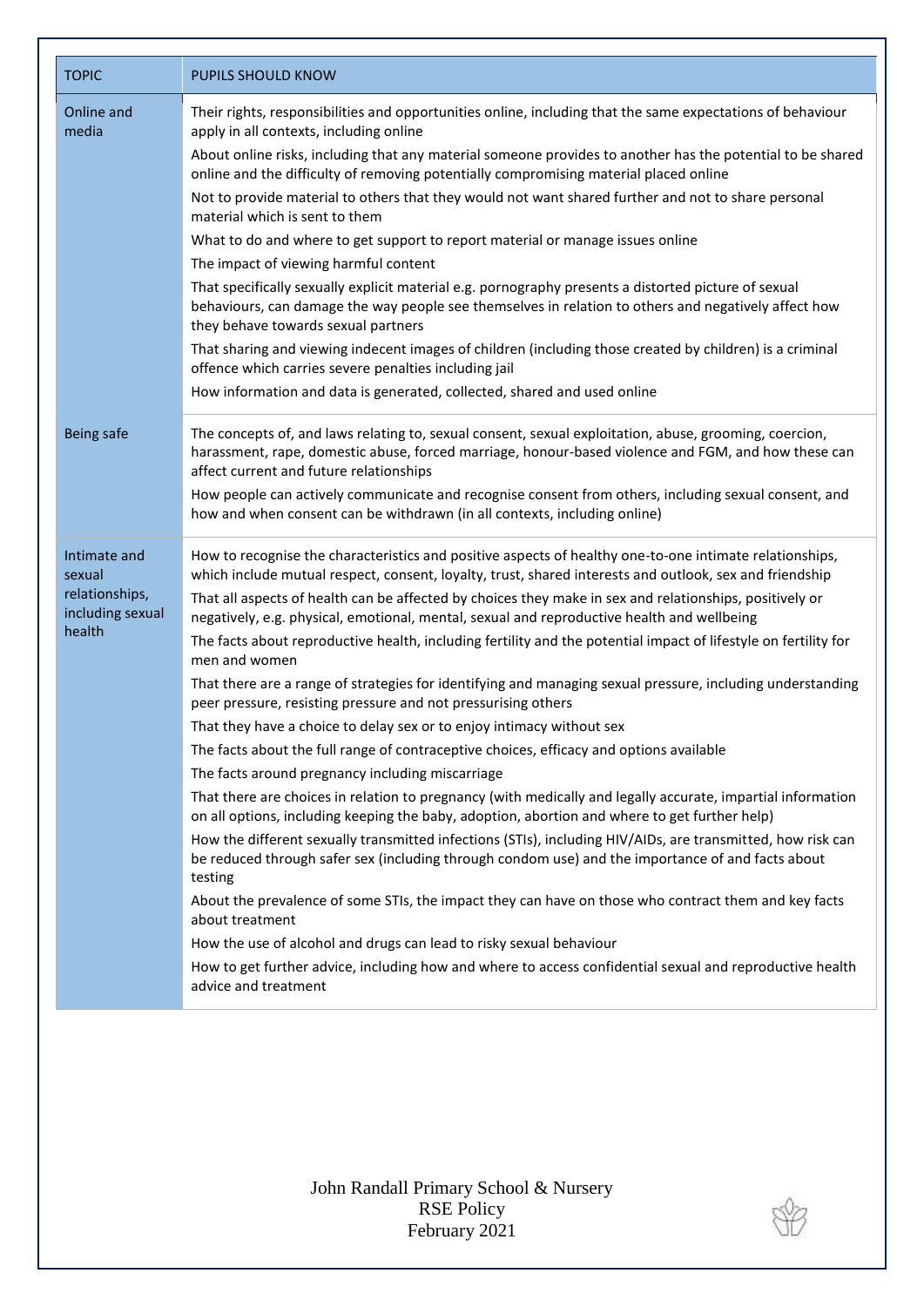#### **Appendix 2**

## **John Randall School and Nursery School - RSE Scheme of Work Delivered through Jigsaw**

#### **RSE Content**

The grid below shows specific RSE learning intentions for each year group in the 'Changing Me' Puzzle. These specific lessons sit within the whole puzzle (6 lessons) which look at change and coping with change in lots of contexts, so changes as we grow up and enter puberty are seen as one sort of change that we can cope with.

| Year           | Piece number and name             | <b>Learning Intentions</b>                                                                                                                                                                                       |  |  |
|----------------|-----------------------------------|------------------------------------------------------------------------------------------------------------------------------------------------------------------------------------------------------------------|--|--|
| Group          |                                   | Pupils will be able to                                                                                                                                                                                           |  |  |
| <b>Nursery</b> | Piece 1 My Body                   | To name parts of my body and show respect for<br>myself.                                                                                                                                                         |  |  |
|                | <b>Piece 2 Respecting my Body</b> | I can tell you some things I can do and some food I can eat to be<br>healthy.                                                                                                                                    |  |  |
|                | <b>Piece 3 Growing up</b>         | To understand that we all start as babies and grow into children and<br>then adults.                                                                                                                             |  |  |
|                | <b>Piece 4 Growth and Change</b>  | I know that I grow and                                                                                                                                                                                           |  |  |
|                |                                   | change.                                                                                                                                                                                                          |  |  |
|                | <b>Piece 5 Fun and Fears</b>      | I can talk about how I feel moving to School from<br>Nursery.                                                                                                                                                    |  |  |
|                | <b>Piece 6 Celebration</b>        | I can remember some fun things about Nursery this year.                                                                                                                                                          |  |  |
| Reception      | Piece 1 My Body                   | To name parts of my body and show respect for myself.                                                                                                                                                            |  |  |
|                | <b>Piece 2 Respecting my Body</b> | I can tell you some things I can do and some food I can eat to be healthy                                                                                                                                        |  |  |
|                | <b>Piece 3 Growing up</b>         | To understand that we all start as babies and grow into children and<br>then adults.                                                                                                                             |  |  |
|                | Piece 4 Fun and Fears part 1      | I can express how I feel about moving to Year 1.                                                                                                                                                                 |  |  |
|                | Piece 5 Fun and Fears part 2      | I can talk about my worries and/or the things I am looking forward to<br>about being in Year 1.                                                                                                                  |  |  |
|                | <b>Piece 6 Celebration</b>        | I can share my memories of the best bits of this year in Reception.                                                                                                                                              |  |  |
| $\mathbf{1}$   | Piece 1 Life Cycles               | I am starting to understand the life cycles of animals and humans I<br>understand that changes happen as we grow and that this is OK.                                                                            |  |  |
|                | <b>Piece 2 Changing Me</b>        | I can tell you some things about me that have changed and some<br>things about me that have stayed the same. I know that changes are<br>OK and that sometimes they will happen whether I want them to or<br>not. |  |  |

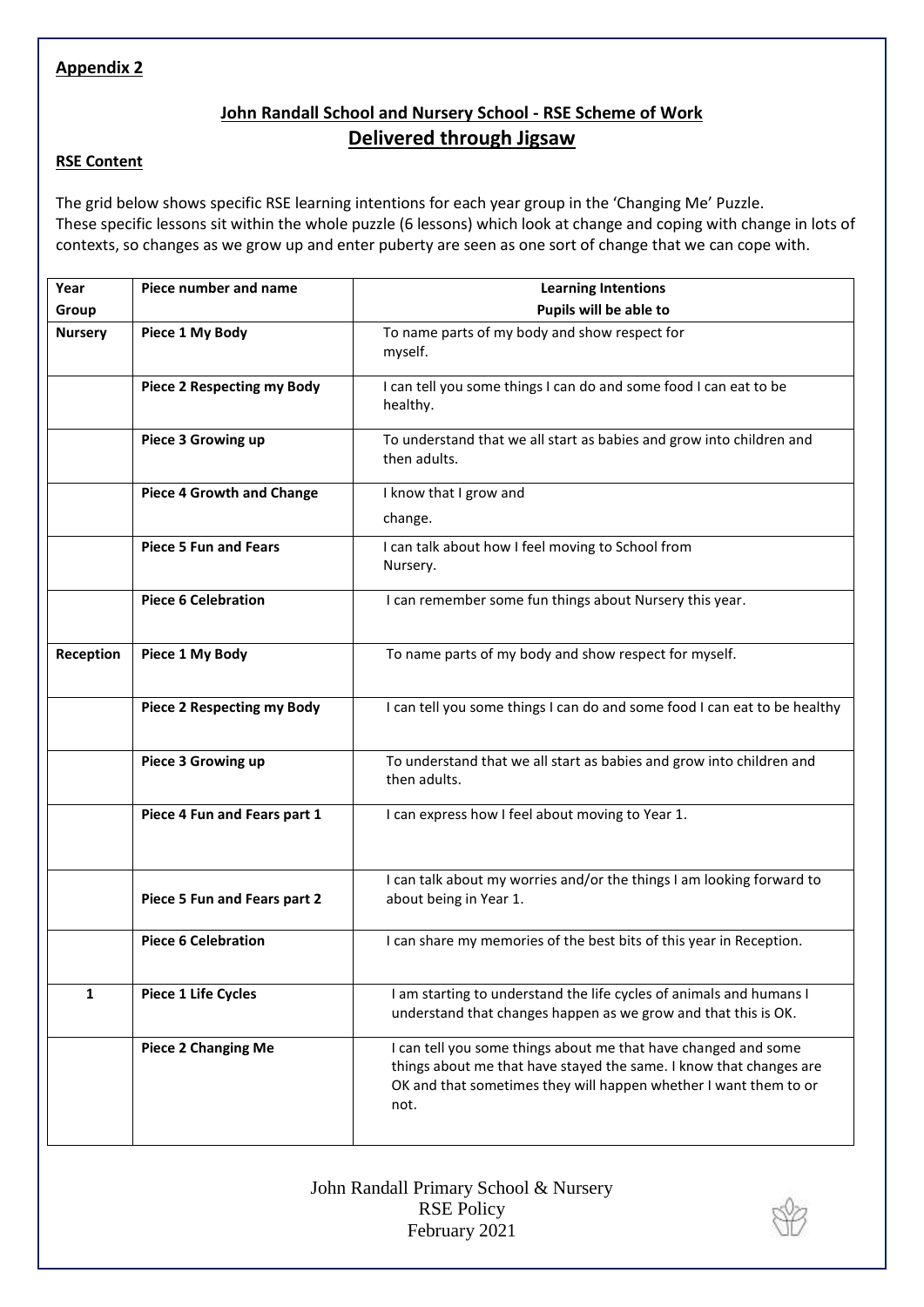|              | <b>Piece 3 My Changing Body</b>      | I can tell you how my body has changed since I was a baby I<br>understand that growing up is natural and that everybody grows at<br>different rates.                                                                                                                                          |  |  |  |
|--------------|--------------------------------------|-----------------------------------------------------------------------------------------------------------------------------------------------------------------------------------------------------------------------------------------------------------------------------------------------|--|--|--|
|              | <b>Piece 4 Girls and boys bodies</b> | Identify the parts of the body that make boys different to girls and use<br>the correct names for these: penis, testicles, vagina, anus. Respect my<br>body and understand which parts are private.                                                                                           |  |  |  |
|              | <b>Piece 5 Learning and Growing</b>  | I understand that every time I learn something new I change a little<br>bit.                                                                                                                                                                                                                  |  |  |  |
|              | <b>Piece 6 Coping with Changes</b>   | I can tell you about changes that have happened in my life I know<br>some ways to cope with changes.                                                                                                                                                                                          |  |  |  |
| $\mathbf{2}$ | Piece 1 Life cycles in nature        | To recognise cycles of life in nature. To understand there are some<br>changes that are outside my control and can recognise how I feel<br>about this.                                                                                                                                        |  |  |  |
|              | Piece 2 Growing from young to<br>old | I can tell you about the natural process of growing from young to old<br>and understand that this is not in my control I can identify people I<br>respect who are older than me.                                                                                                              |  |  |  |
|              | <b>Piece 3 Changing Me</b>           | I can recognise how my body has changed since I was a baby and<br>where I am on the continuum from young to old.                                                                                                                                                                              |  |  |  |
|              |                                      | I feel proud about becoming more independent.                                                                                                                                                                                                                                                 |  |  |  |
|              | <b>Piece 4 Girls and boys bodies</b> | Recognise the physical differences between boys and girls, use the<br>correct names for parts of the body, penis, testicles, vagina, anus and<br>appreciate that some parts of my body are private. Tell you what I<br>like/don't like about being a boy/girl.                                |  |  |  |
|              | <b>Piece 5 Assertiveness</b>         | I understand there are different types of touch and can tell you<br>which ones I like and don't like I am confident to say what I like and<br>don't like and can ask for help                                                                                                                 |  |  |  |
|              | <b>Piece 6 Looking Ahead</b>         | I can identify what I am looking forward to when I move to my next<br>class. I can start to think about changes I will make when I am in Year<br>3 and know how to go about this.                                                                                                             |  |  |  |
| 3            | Piece 1 How babies grow              | Understand that in animals and humans lots of changes happen<br>between conception and growing up and that usually it is the female<br>that has the baby.<br>Express how I feel when I see babies or baby animals.                                                                            |  |  |  |
|              | <b>Piece 2 Babies</b>                | Understand how babies grow and develop in the mother's uterus and<br>understand what a baby need to live and grow.<br>Express how I might feel if I had a new baby in my family.                                                                                                              |  |  |  |
|              | Piece 3 Outside body changes         | Understand that boys' and girls' bodies need to change so that when<br>they grow up their bodies can make babies.<br>Identify how boys' and girls' bodies change on the outside during this<br>growing up process.                                                                            |  |  |  |
|              | Piece 4 Inside body changes          | Identify how boys' and girls' bodies change on the inside during the<br>growing up process and why these changes are necessary so that their<br>bodies can make babies when they grow up. Recognise how I feel<br>about these changes happening to me and how to cope with these<br>feelings. |  |  |  |
|              |                                      | John Randall Primary School & Nursery<br><b>RSE Policy</b>                                                                                                                                                                                                                                    |  |  |  |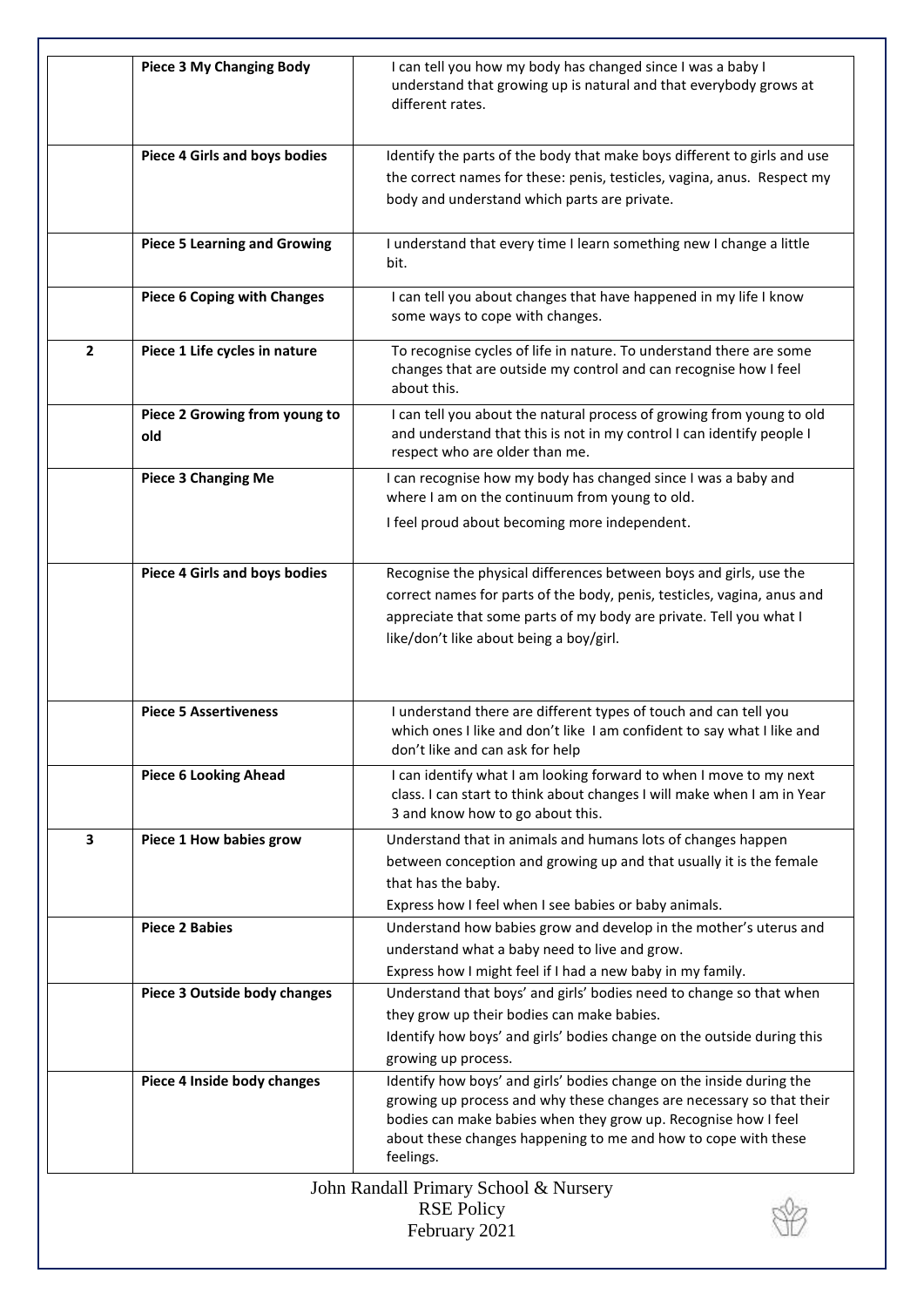|   |                                             | Vocabulary: Testicles, Sperm, Penis,                                                                                                                                                                                                                                                                                                                                                 |  |  |  |
|---|---------------------------------------------|--------------------------------------------------------------------------------------------------------------------------------------------------------------------------------------------------------------------------------------------------------------------------------------------------------------------------------------------------------------------------------------|--|--|--|
|   |                                             | Ovaries, Egg, Ovum/ Ova, Womb/ Uterus, Vagina                                                                                                                                                                                                                                                                                                                                        |  |  |  |
|   |                                             |                                                                                                                                                                                                                                                                                                                                                                                      |  |  |  |
|   | <b>Piece 5 Family Stereotypes</b>           | To start to recognise stereotypical ideas I might have about parenting<br>and family roles To express how I feel when my ideas are challenged<br>and might be willing to change my ideas sometimes.                                                                                                                                                                                  |  |  |  |
|   | <b>Piece 6 Looking Ahead</b>                | Identify what I am looking forward to when I move to my next class<br>Start to think about changes I will make next year and know how to<br>go about this.                                                                                                                                                                                                                           |  |  |  |
| 4 | <b>Piece 1 Unique Me</b>                    | To understand that some of my personal characteristics have come<br>from my birth parents and that this happens because I am made<br>from the joining of their egg and sperm I appreciate that I am a truly<br>unique human being.                                                                                                                                                   |  |  |  |
|   | Piece 2 Having a baby                       | Correctly label the internal and external parts of male and female bodies<br>that are necessary for making a baby.<br>Vocabulary: Egg/ Ovum, Penis, Testicles, Vagina/<br>Vulva, Womb/ Uterus, Ovaries, Fertilise Conception                                                                                                                                                         |  |  |  |
|   |                                             | Understand that having a baby is a personal choice and express how I<br>feel about children when I am an adult.                                                                                                                                                                                                                                                                      |  |  |  |
|   | <b>Piece 3 Girls and Puberty</b>            | Describe how a girl's body changes in order for her to be able to have<br>babies when she is an adult and that menstruation (having periods) is a<br>natural part of this.<br>Vocabulary: Puberty, Menstruation, Periods                                                                                                                                                             |  |  |  |
|   | <b>Piece 4 Circles of Change</b>            | I know how the circle of change works and can apply it to changes I want<br>to make in my life. I am confident enough to try to make changes when I<br>think they will benefit me.                                                                                                                                                                                                   |  |  |  |
|   | <b>Piece 5 Accepting Change</b>             | To identify changes that have been and may continue to be outside of<br>my control that I learnt to accept To express my fears and concerns<br>about changes that are outside of my control and know how to<br>manage these feelings positively.                                                                                                                                     |  |  |  |
|   | <b>Piece 6 Looking Ahead</b>                | I can identify what I am looking forward to when I move to a new<br>class I can reflect on the changes I would like to make next year and<br>can describe how to go about this.                                                                                                                                                                                                      |  |  |  |
| 5 | <b>Piece 1 Self and Body image</b>          | I am aware of my own self-image and how my body image fits so that I<br>know how to develop my own self esteem.<br>Vocabulary: Self, Self-image, Body image, Self-esteem, Perception,<br>Characteristics, Aspects, Affirmation                                                                                                                                                       |  |  |  |
|   | <b>Piece 2 Puberty for Girls</b>            | Explain how a girl's body changes through puberty and understand the<br>importance of looking after myself physically and emotionally.<br>Understand that puberty is a natural process that happens to everybody<br>and it will be ok for me.<br>Vocabulary: Puberty Menstruation Periods Sanitary towels Sanitary pads<br>Tampons Ovary/ Ovaries Vagina Oestrogen Vulva Womb/Uterus |  |  |  |
|   | Piece 3 Puberty of Girls and<br><b>Boys</b> | Describe how a boy's and girl's bodies change through puberty. Express<br>how I feel about the changes that will happen to me during puberty.<br>Vocabulary : Puberty Sperm Semen Testicles/Testes Erection Ejaculation<br>Wet dream Larynx Facial hair Growth spurt Hormones                                                                                                        |  |  |  |
|   | <b>Piece 4 Conception</b>                   | Understand that sexual intercourse can lead to conception and that is<br>how babies are usually made.<br>Understand that people sometimes need IVF to help them have a baby.                                                                                                                                                                                                         |  |  |  |
|   |                                             | John Randall Primary School & Nursery<br><b>RSE Policy</b><br>February 2021                                                                                                                                                                                                                                                                                                          |  |  |  |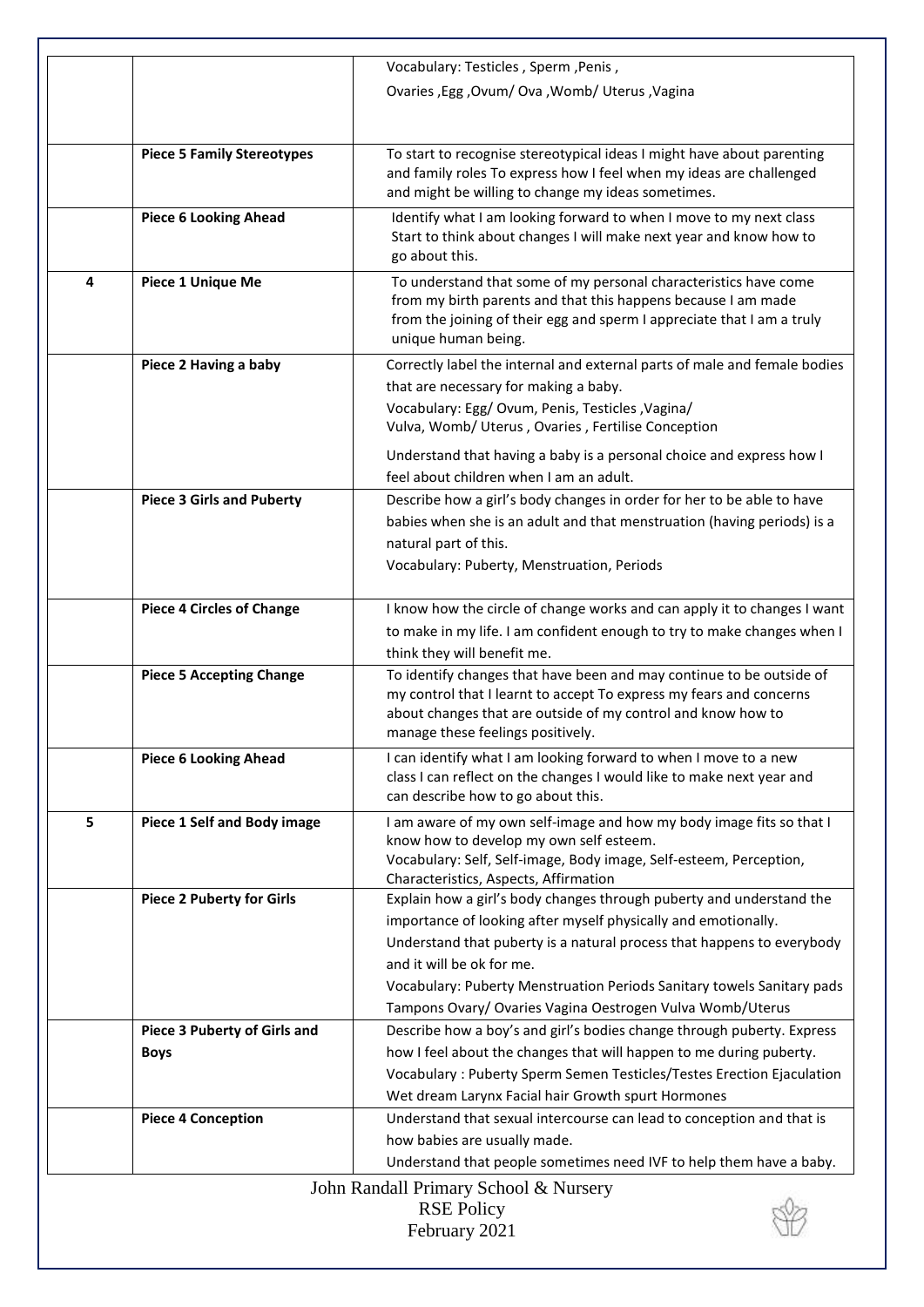|   |                                        | Appreciate how amazing it is that human bodies can reproduce in these<br>ways.<br>Vocabulary: Relationships Conception Making love Sexual intercourse                                                                           |
|---|----------------------------------------|---------------------------------------------------------------------------------------------------------------------------------------------------------------------------------------------------------------------------------|
|   |                                        | Fallopian tube Fertilisation Pregnancy Embryo Umbilical cord                                                                                                                                                                    |
|   |                                        | Contraception Fertility treatment (IVF)                                                                                                                                                                                         |
|   |                                        |                                                                                                                                                                                                                                 |
|   | <b>Piece 5 Looking Ahead 1</b>         | I can identify what I am looking forward to about becoming a<br>teenager and understand this brings growing responsibilities (age of<br>consent) I am confident that I can cope with the changes that<br>growing up will bring. |
|   |                                        | Vocabulary: Teenager Milestone Perceptions Puberty Responsibilities                                                                                                                                                             |
|   | <b>Piece 6 Looking Ahead 2</b>         | I can identify what I am looking forward to when I move to my next<br>class I can start to think about changes I will make next year and<br>know how to go about this.                                                          |
|   |                                        | Vocabulary: Change Hope Manage Cope Opportunities Emotions<br><b>Fear Excitement Anxious</b>                                                                                                                                    |
| 6 | Piece 1 Self and body image            | To be aware of own self-image and how body image fits into that. To<br>know how to develop own self esteem.                                                                                                                     |
|   |                                        | Vocabulary: Self-image Self-esteem Real self, Celebrity                                                                                                                                                                         |
|   | <b>Piece 2 Puberty</b>                 | Explain how girls' and boys' bodies change during puberty and understand<br>the importance of looking after yourself physically and emotionally.                                                                                |
|   |                                        | Express how I feel about the changes that will happen to me during puberty                                                                                                                                                      |
|   |                                        | Vocabulary: Opportunities Freedoms Responsibilities Puberty vocabulary as<br>represented on the flash cards                                                                                                                     |
|   | Piece 3 Girl talk/Boy talk             | Ask the questions I need answered about changes during puberty. Reflect                                                                                                                                                         |
|   |                                        | on how I feel about asking questions and about answers I receive.                                                                                                                                                               |
|   |                                        | Vocabulary: Trust Respect Puberty vocabulary as required by the                                                                                                                                                                 |
|   |                                        | questions presented by the children                                                                                                                                                                                             |
|   | Piece 4 Babies- conception to          | Describe how a baby develops from conception through the nine months                                                                                                                                                            |
|   | birth                                  | of pregnancy and how it is born.                                                                                                                                                                                                |
|   |                                        | Recognise how I feel when I reflect on the development and birth of a                                                                                                                                                           |
|   |                                        | baby.                                                                                                                                                                                                                           |
|   |                                        | Vocabulary: Pregnancy Embryo Foetus Placenta Umbilical cord Labour<br><b>Contractions Cervix Midwife</b>                                                                                                                        |
|   | <b>Piece 5 Attraction</b>              | Understand how being physically attracted to someone changes the nature of                                                                                                                                                      |
|   |                                        | the relationships.                                                                                                                                                                                                              |
|   |                                        | Express how I feel about the growing independence of becoming a teenager                                                                                                                                                        |
|   |                                        | and confident I can cope with this.                                                                                                                                                                                             |
|   |                                        | Vocabulary: Independence Grown up Attraction Relationship Friends                                                                                                                                                               |
|   | <b>Piece 6 Transition to Secondary</b> | To identify what I am looking forward to and what worries me about the                                                                                                                                                          |
|   | <b>School</b>                          | transition to secondary school.                                                                                                                                                                                                 |
|   |                                        | To know how to prepare myself emotionally for starting secondary school.                                                                                                                                                        |
|   |                                        | Vocabulary: Transition Secondary Looking forward Journey Worries Anxiety<br><b>Hopes Excitement</b>                                                                                                                             |